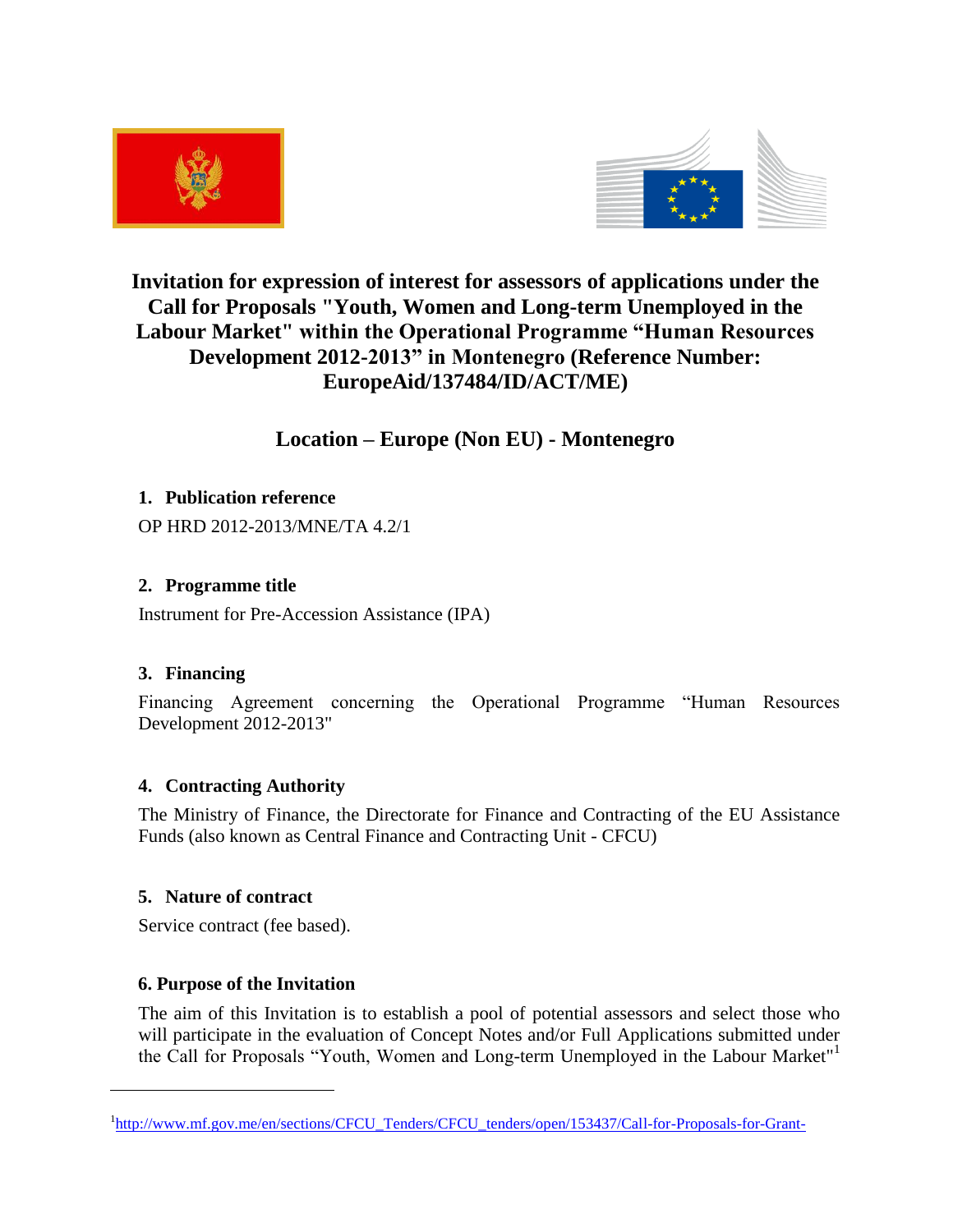published on 16th October 2015. In the process of selection of assessors, the priority will be given to those who have more professional experience in the fields relevant to this CfP.

# **7. Thematic area, the objectives of the Call for Proposals "Youth, Women and Long term Unemployed in the Labour Market and responsible structures**

# **Thematic area and objectives of the Call for Proposals**

Thematic area of this Invitation is covered with the Call for Proposals (CfP) "Youth, Women and Long-term Unemployed in the Labour Market", launched within the Priority 1- *Efficient and inclusive active employment policy measures* of the Operational Programme "Human Resources Development" 2012-2013, i.e. its Measure 1.1-*Supporting the implementation of the most productive labour market measures for the labour force quality and employment*. The purpose of the mentioned CfP is to mobilize the relevant actors on the labour market in order to facilitate the access of long-term unemployed persons, with special focus on women and youth, into the labour market, through improving their skills, education and qualification. The possibility to apply under this CfP is given to the following potential applicants: municipalities, NGOs, Employment Agency of Montenegro, employers, licensed training providers and social partners.

#### **Responsible structures**

Acting as Contracting Authority for the OP Human Resource Development 2012-2013 in Montenegro, Directorate for Finance and Contracting of the EU Assistance Funds (CFCU) is responsible for launching tenders, calls for proposals, award and implementation of contracts under the OP HRD, and consequently CfP in matter.

The Ministry of Labour and Social Welfare – Division for Programming and Implementation of EU Funds is the Body responsible for management and implementation of the above mentioned priority 1/measure 1.1. of the OP HRD 2012-2013, and consequently involved in implementation of the CfP in matter.

# **8. Objectives of the Invitation and expected results**

# **Objective of the Invitation**

The Contracting Authority hereby invites experts to submit applications to assist the Contracting Authority in the selection of the best proposals received under CfP "Youth, Women and Long-term Unemployed in the Labour Market" and to achieve a transparent, high-quality,complete and coherent selection process of projects in line with the criteria set in the GfA.

Interested candidates are invited to apply in accordance with the provisions of this notice (see section 12).

#### **Results to be achieved by the assessor**

 $\overline{a}$ 

Scheme-Youth-Women-and-Long-term-Unemployed-in-the-Labour-Market.html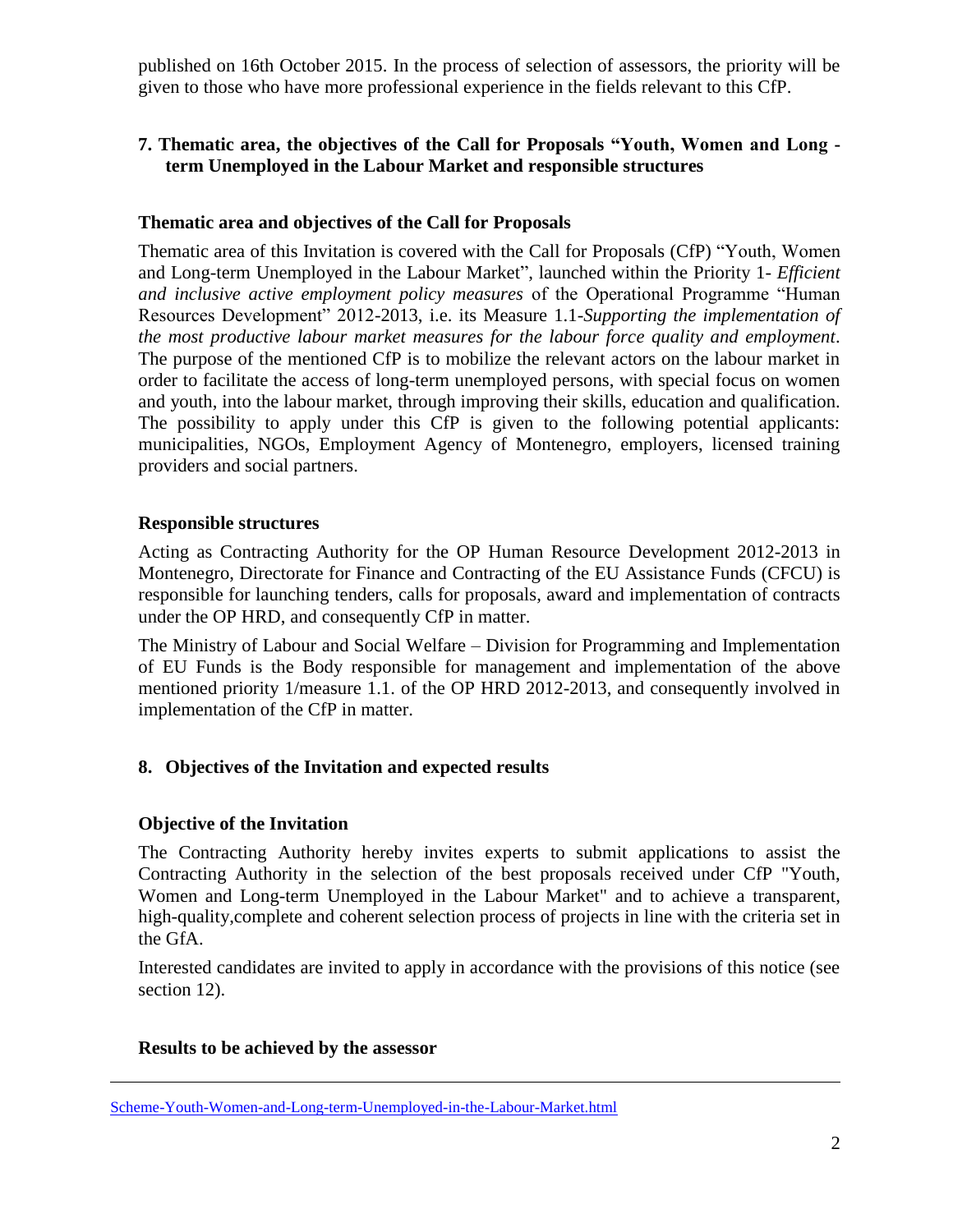Assessors will carry out the technical and financial assessment of concept notes and full applications in accordance with guidelines to be provided by the Contracting Authority, which are based on the published evaluation grids. At least30 applications are expected to be received by 1st February 2016 when the deadline for submission of applications expires, in line with the published CfP. Each concept note and full application has to be assessed individually by 2 assessors.

These assessments will be used by the Evaluation Committee and Contracting Authority in the process of selecting the best proposals.

### **9. Scope of the work**

#### **General**

Selected assessors will be asked to assist the Evaluation Committee and Contracting Authority in the technical and financial assessment of project proposals (concept note and application form with all relevant annexes) in line with the Evaluation Grid as well as selection and award criteria.

Assessors will have to complete each section of the Evaluation Grid given in the GfA with clear comments for each sub-section, duly substantiating the score given at each stage. The final evaluation for each proposal shall be determined in an evaluation report and should contain sufficient information to justify the total score assigned.

#### **Specific Activities**

Assessors must provide written technical and financial assessments to the Contracting Authority of concept notes and full applications (this includes the verification of the budget proposed by the applicants for the action, assessing its overall coherence and particularly its cost-effectiveness, with an emphasis on the identification of potential anomalies and/or overpriced items or budget lines and other activities as instructed by the Evaluation Committee and/or Contracting Authority).

At least 2 assessors must assess each concept note and each full application, working independently of each other.

The assessments must be undertaken in accordance with the guidelines and instructions that will be provided by the Contracting Authority. These are based on the published evaluation grids in the GfA. The overall assessment should be based on the scores obtained under each subheading, added up by heading and the final score is the arithmetical average of the scores given by the assessors. In addition to scores, assesors will have to provide comments on strengths and weaknesses of proposal.

Each concept note and application must be assessed on its own merits and not by comparing different applications.

Assessors are expected to utilize their own knowledge and experience of the sector and project preparation and/or implementation in the analysis of each proposal.

The assessors may be invited by the Contracting Authority and/or the Evaluation Committee to justify and discuss his/her assessment of the proposals.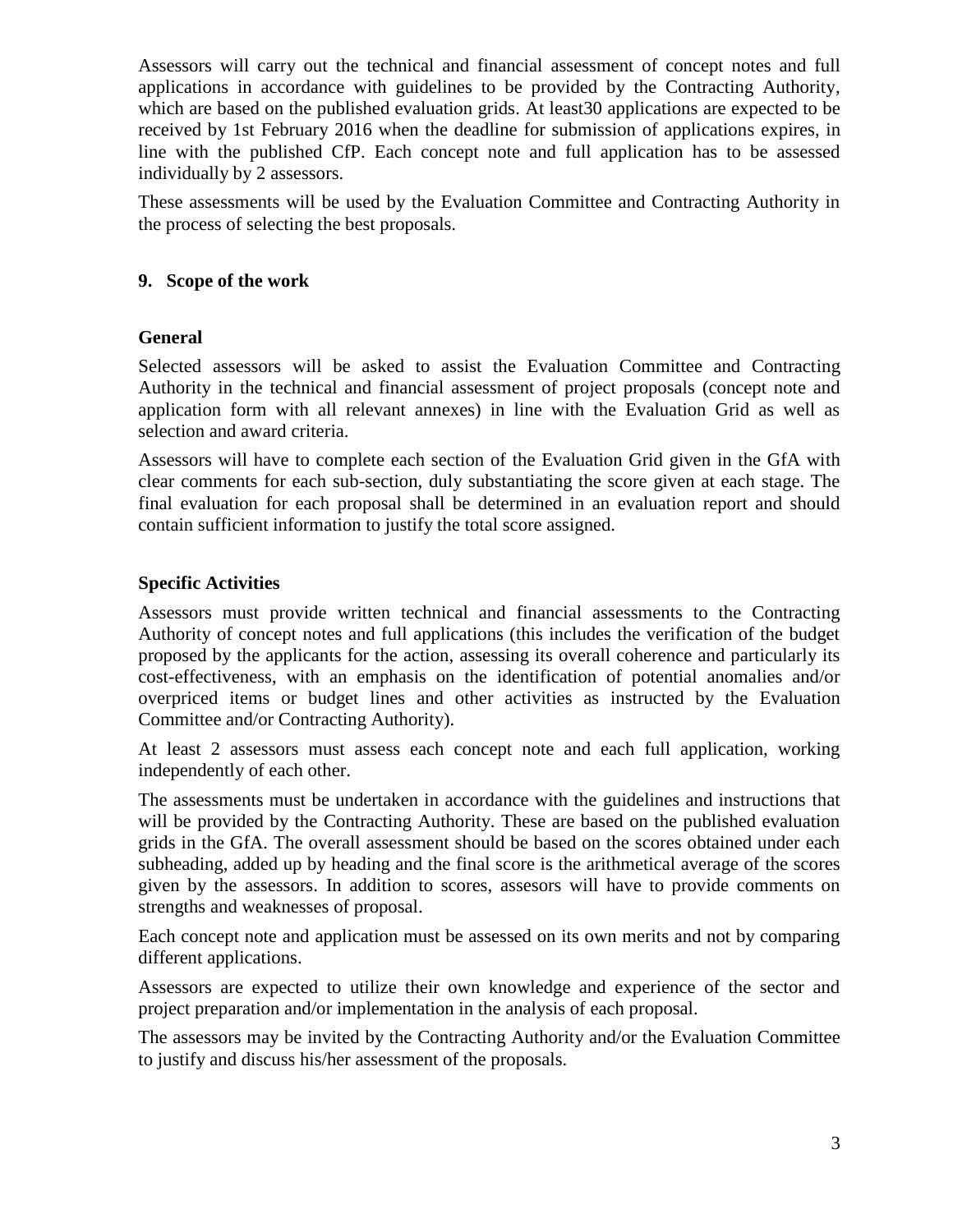#### **10. Necessary requirements**

Assessors are expected to have skills and knowledge appropriate to the field of expertise in which they are asked to assist (see section 7).

# **Qualifications and skills**

- have a University degree (minimum three-year university degree bachelor);
- be fluent in speaking, reading and writing in English;
- be computer literate.

# **General professional experience:**

at least 5 years of professional experience in the field of labour market and employment;

# **Specific professional experience:**

- Experience in assessing applications under calls for proposals financed from the EU or from other national or international donors;
- Experience in the preparation and/or implementation of projects in the fields of labour market and employment;
- Experience under the legislative framework in Montenegro in the field of labour market and employment will be considered as an advantage;
- Experience in dealing with PRAG procedures will be considered as an advantage.

Candidates who meet the qualifications and skills will be selected to be a part of the pool of assessors for the relevant CfP. Selected assessors will be invited by the Contracting Authority to submit a tender/application upon which assessors will be ranked according to the quality of their CV.

# **11. Logistic and timing**

# **Location**

Assessors shall work *in camera,* in the premises of the Contracting Authority. The Contracting Authority is located in Podgorica, Montenegro.

# **Start date and period of implementation**

Assessors shall perform their tasks within the time frame set by the Contracting Authority. This frame shall be coordinated with the duration of the CfP. It is expected that the assignment will start in February 2016 and end in June 2016 (intermittently). The exact duration will depend on the number of proposals received and evaluation proceedings,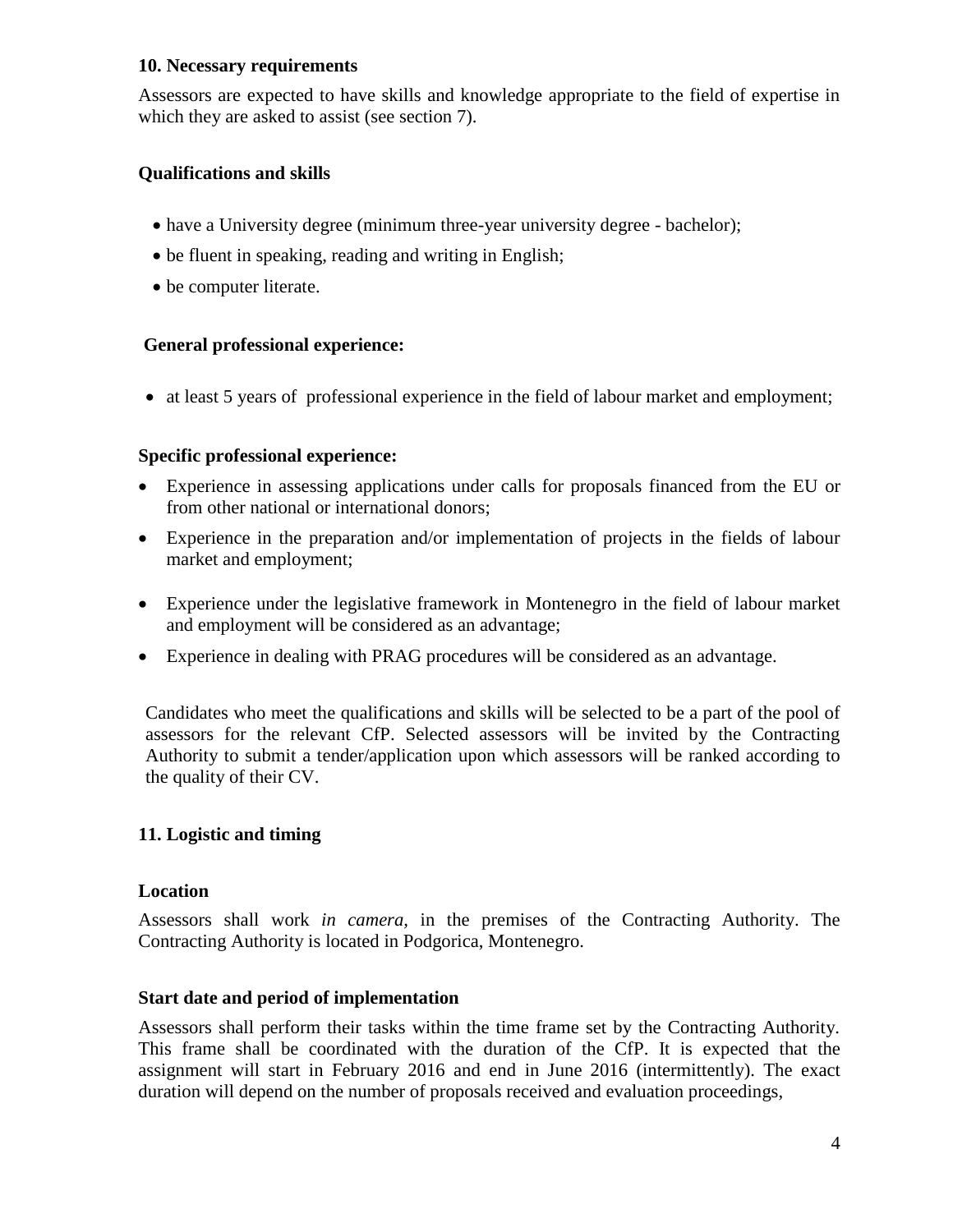### **Duration of missions**

Cumulatively, up to 95 (ninety-five) working days<sup>2</sup> will be allocated for the assessors under this Invitation. Each selected assessor will have to assess at least 4 (four) concept notes and at least 2 (two) full project proposals (applications) per working day.

# **12. Submission of Applications**

Interested applicants shall submit the following documents:

• CV in English as per the Annex I;

### **Applications should be sent via email to the following e-mail address: [cfcu@mif.gov.me.](mailto:cfcu@mif.gov.me) The deadline for submission of applications is 11 thJanuary 2016.**

# **13. Contractual arrangements**

Assessors will be contracted individually by the Contracting Authority following the selection for the evaluation tasks. Travel and accommodation costs, wherever applicable, will be covered according to the rules specified in the section 14.

# **14. Fees, travel and accommodation costs**

For the assessment of Concept Notes and/or Full Applications, the assessor will receive following fees (gross):

- 30 EUR per Concept Note,
- 60 EUR per Full Application.

The Contracting Authority will cover travel, accommodation and daily allowance costs for assessors who do not have the residence in Podgorica. Travel costs will be reimbursed up to 100 EUR(most economical fare) based on the evidence of the cost incurred. Accommodation costs will be reimbursed up to 50 EUR per overnight stay based on the evidence of the cost incurred. The daily allowance is fixed to the amount of 18 EUR.

# **15. Conflict of interest and confidentiality**

 $\overline{a}$ 

<sup>&</sup>lt;sup>2</sup> Total number of working days depend on number of proposals received and on the evaluation proceedings.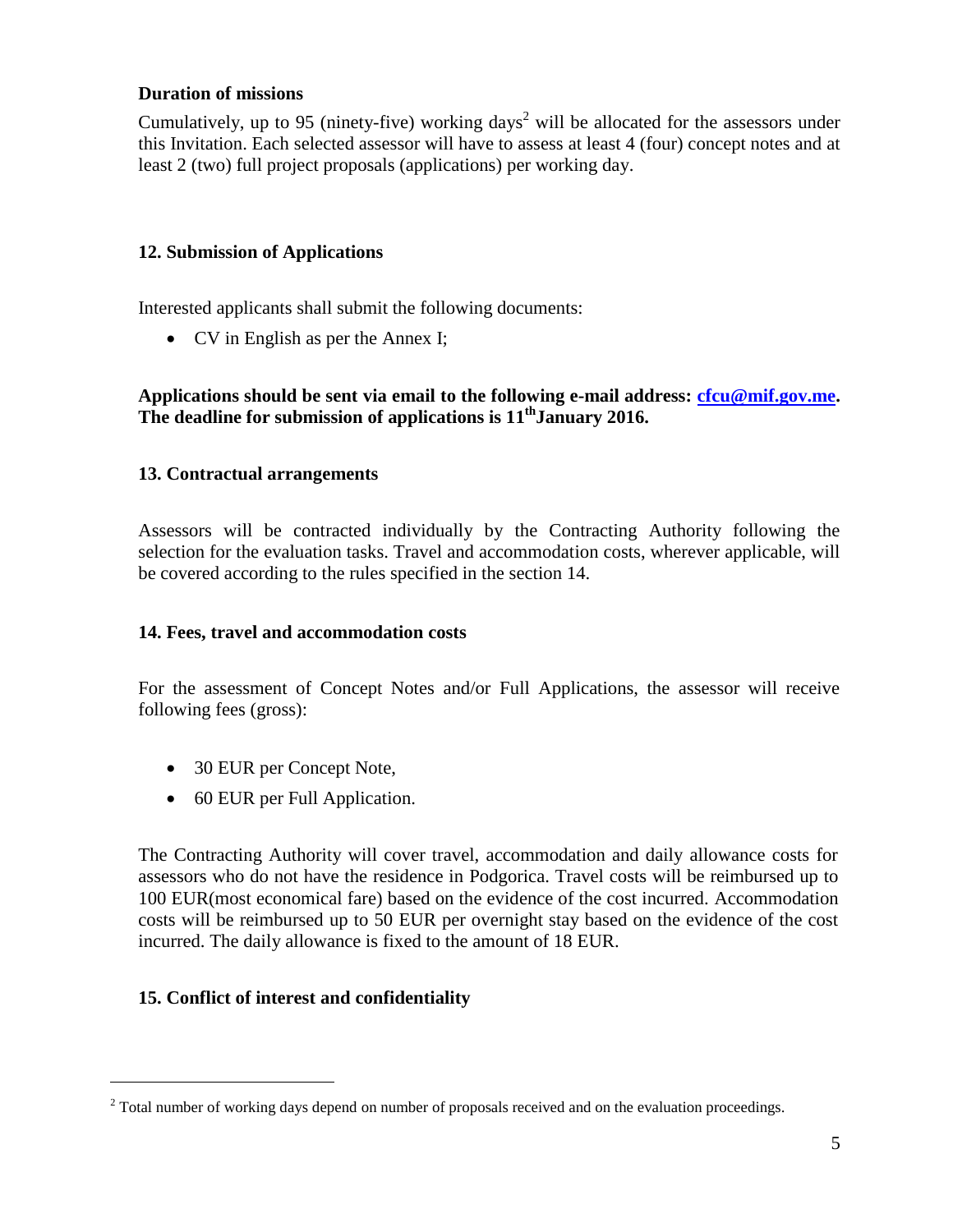To ensure the independence of proposal evaluation, selected assessors will inform the Contracting Authority of any situation of conflict of interests, even potential, while carrying out their duties.

Namely, in the process of assessment, each assessor has to be completely free from any situation of conflict of interest. Should there be such situation, assessor is obliged to declare it following of which he/she will withdraw from the evaluation of specific Concept Note and/or Application Form and will not participate in any Evaluation Committee deliberations related to such Concept Note and/or Application Form.

Assessors will have to observe complete confidentiality of the information and documents brought to their attention during the whole evaluation process.

**ANNEX 1**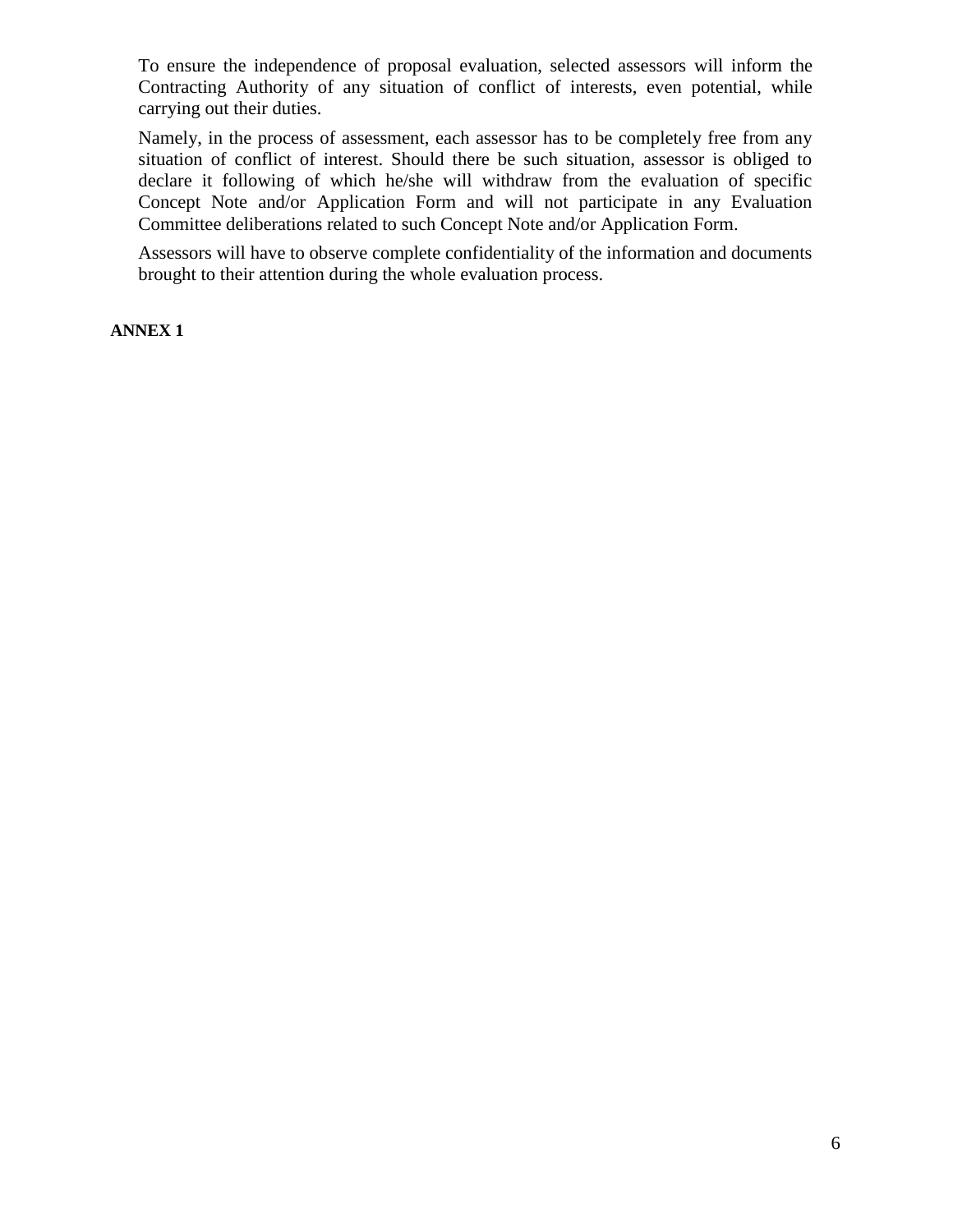# **CURRICULUM VITAE**

# **Proposed role in the project:**

Family name:

First names:

Date of birth:

Nationality:

Civil status:

Education:

| Institution           | Degree(s) or Diploma(s) obtained: |  |  |
|-----------------------|-----------------------------------|--|--|
| (Date from - Date to) |                                   |  |  |
|                       |                                   |  |  |
|                       |                                   |  |  |
|                       |                                   |  |  |
|                       |                                   |  |  |

**Language skills:** Indicate competence on a scale of 1 to 5 (1 - excellent; 5 - basic)

| Language | Reading | Speaking | Writing |
|----------|---------|----------|---------|
|          |         |          |         |
|          |         |          |         |
|          |         |          |         |
|          |         |          |         |

Membership of professional bodies:

**Other skills:** (e.g. Computer literacy, etc.)

Present position:

Years within the firm:

**Key qualifications:**(Relevant to the project)

Specific experience in the region:

| Country | Date from - Date to |  |  |
|---------|---------------------|--|--|
|         |                     |  |  |
|         |                     |  |  |
|         |                     |  |  |